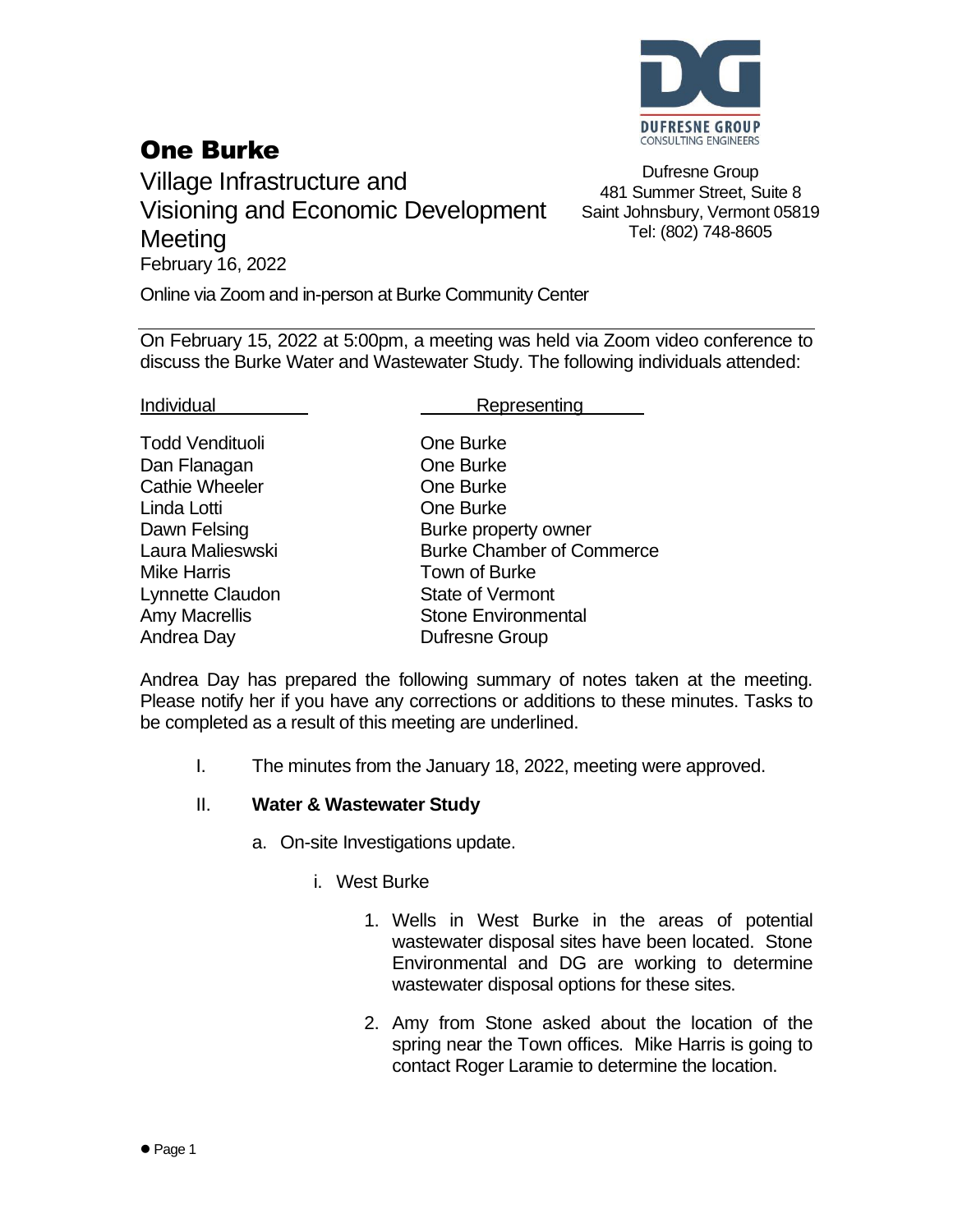- 3. Amy discussed setback requirements. Setback requirements for larger systems (6,500 gpd and more) are greater than those for systems disposing less than 6,500 gpd.
- ii. East Burke FONSI update
	- 1. Coordinating with UVM CAP and VT Division of Historic Preservation to verify if we can move forward without risk to potentially archaeologically sensitive sites
	- 2. Andrea Day and Kevin Mack met with State officials to determine if obtaining a valuation of the Burke Mtn wastewater disposal system would be an eligible expense. The consensus was that it was an eligible expense. Andrea and Lynnette will be working together to determine the next steps to move the valuation forward.
- b. Next steps
	- i. Determine how much wastewater each site can treat.
	- ii. Develop cost estimates.
	- iii. Develop alternatives (i.e. public water, public wastewater or combination of both)
	- iv. Present information to the public for West Burke in Spring 2022.
	- v. Field investigations for East Burke in Spring 2022 with alternative information ready for presentation in Summer 2022.
- c. Funding
	- i. Priority List Applications, next IUP
		- 1. The priority list application was reviewed. Cost estimates will be added in before submittal by 2/28. The group decided to check yes on the WISPr and outreach events will be added under section 8.

## III. **Other items**

a. One Burke